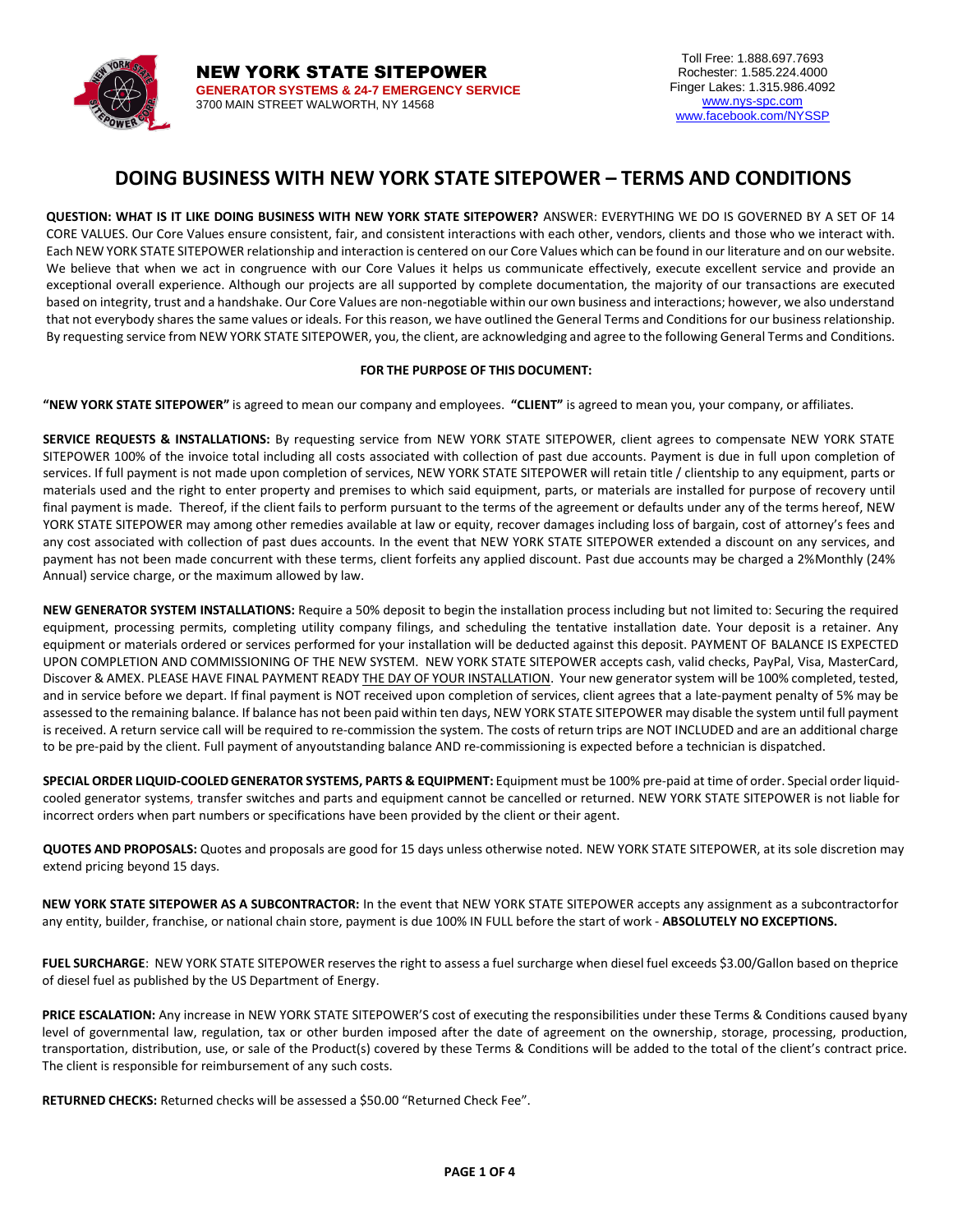#### **GENERATOR SYSTEM INSTALLATIONS:**

IMPORTANT: MOST GENERATOR INSTALLATIONS WILL TAKE A MINIMUM OF TWO WEEKS TO SECURE REQUIERD PERMITS & FILE REQUIRED **PAPERWORK WITH THE UTILITY COMPANY.**

**ANTICIPATED START DATE: ANTICIPATED TO BE COMPLETED BY:** 

**IS TIME OF THE ESSENCE (CHECK ONE) YES\_\_\_NO\_\_\_\_IF "YES"** is checked, this project is considered a "RUSH" project and is subject to a minimum15% additional premium to facilitate installation. NEW YORK STATE SITEPOWER is NOT RESPONSIBLE for delays caused by third parties including suppliers, the town permitting process, or utility company operations. NEW YORK STATE SITEPOWER is NOT RESPONSIBLE for failure to perform dueto inaccessibility, labor disputes, weather related delays, manufacturer delays, supply delays, or other causes beyond our control.

**PERMITS:** In some cases, NEW YORK STATE SITEPOWER will secure required permits on your behalf unless prior arrangements have been made. This involves a visit, or sometimes more than one visit to the Town / City / County Offices to complete the application and pay the required fee. NEW YORK STATE SITEPOWER includes (1) one visit to the town office and up to \$50 permit fee. If the cost of the Permit exceeds \$50.00 or requiresmultiple visits to the Town / City / County Offices, or a variance is required, additional fees may apply. The Client is responsible to reimburse NEW YORK STATE SITEPOWER for costs associated with permits that exceed \$50.00, or if we assist with obtaining a variance.

**UTILITY COMPANY FILINGS:** NEW YORK STATE SITEPOWER may handle required utility company filings on your behalf. Filing such forms areincluded with your generator installation unless other arrangements have been made.

**NATURAL GAS METER OR UPGRADES (WHERE REQUIRED):** In some cases, a natural gas meter upgrade may be required by your utility company. NEW YORK STATE SITEPOWER may help you coordinate the upgrade within our abilities. NEW YORK STATE SITEPOWER has no way of knowing if the utility company will require upgrades to the gas meter or gas service equipment prior to evaluation by the utility company. Any costs associated with gas meter or gas service upgrades are the responsibility of the client.

**PROPANE TANK OR EQUIPMENT UPGRADES (WHERE REQUIRED):** In some cases, upgrading an existing propane tank, line size or regulators may be required. NEW YORK STATE SITEPOWER may help you coordinate the upgrades within our abilities. Any costs associated with propane upgrades, or tankfills are the responsibility of the client.

**RIGHT TO CLAIM:** The contractor or subcontractor who performs the contract or the materialman who provides home improvement goods or services and IS NOT paid may have claim against the client which may be enforced against the property in accordance with the applicable lien laws. Any contractor, subcontractor or materialman who provides home improvement goods or services pursuant to your home improvement contract and who is not paid may have a valid legal claim against your property knowns as a mechanics lien. Any mechanics lien filed against your property may be discharged. Payment of the agreed upon price under the contract prior to filing of a mechanics lien may invalidate such lien. The client maycontact an attorney to determine his rights to discharge the lien.

**ACCESS TO PREMISES:** Client acknowledges that NEW YORK STATE SITEPOWER personnel require unobstructed access to the premises during normal business hours. It is the sole responsibility of the client to provide adequate access to premises, including snow removal during winter months. Client acknowledges that the site including the area in front of all electrical panels must be kept clear and accessible to a minimum of 36" working clearance. If NEW YORK STATE SITEPOWER technicians do not have readily available access to the work area, or if NEW YORK STATE SITEPOWER Technicians are required to clear obstructions, snow, or otherwise gain access to the generator system, additional charges will apply. If return visits are made additional charges will apply.

**CONSUMERS RIGHT TO CANCELLATION.** (New York State) YOU MAY CANCEL THIS CONTRACT WITHOUT ANY PENALTY OR FURTHER OBLIGATION WITHIN THREE (3) DAYS FROM THE DATE OF THIS CONTRACT. Notice of cancellation shall be in writing subscribed by the client and mailed byregistered or certified United States mail to NEW YORK STATE SITEPOWER at 3700 Main Street Walworth, NY 14568. Such notice shall be accompanied by the contract materials and all documents relating to the project.

## **GENERATOR MAINTENANCE AGREEMENTS:**

**GENERATOR MAINTENANCE AGREEMENTS:** Generator Maintenance should be performed regularly by trained and competent personnel to ensure proper operation of generator system and to maintain Factory and / or Extended Warranty Coverage. Generator Maintenance is a 1 or 2 trip visit per year to maintain the generator in accordance with manufacturer's recommendations. Generator Maintenance is not to be confused with repairs or troubleshooting. Maintenance does not include repair or troubleshooting visits unless client is subscribed to our premier POWER PRO PLUS+ Scheduled Maintenance plan. Upon receipt of payment, generator maintenance / inspection trip(s) will be scheduled.

**PAYMENTS AND REFUNDS:** Client agrees to compensate NEW YORK STATE SITEPOWER one hundred percent (100%) of the price for Generator Maintenance. Generator Maintenance Agreement will take effect no sooner than three days after receipt of payment and be in effect for a term of one year unless otherwise outlined. POWER PRO PLUS+ Maintenance program requires a 12-month commitment and renews annually unless cancelled via written notice to NEW YORK STATE SITEPOWER. In accordance with state law, client has (3) three days to cancel or rescind agreementwith no obligation to NEW YORK STATE SITEPOWER or vice versa. Generator Maintenance is a contract to perform services; the purchase of Generator Maintenance is NON-REFUNDABLE. Maintenance subscriptions renew automatically for a 12-month / annual term and may be cancelledup to two weeks prior to renewal date in writing to NEW YORK STATE SITEPOWER 3700 Main Street Walworth, NY 14568 Attn: Maintenance Coordinator.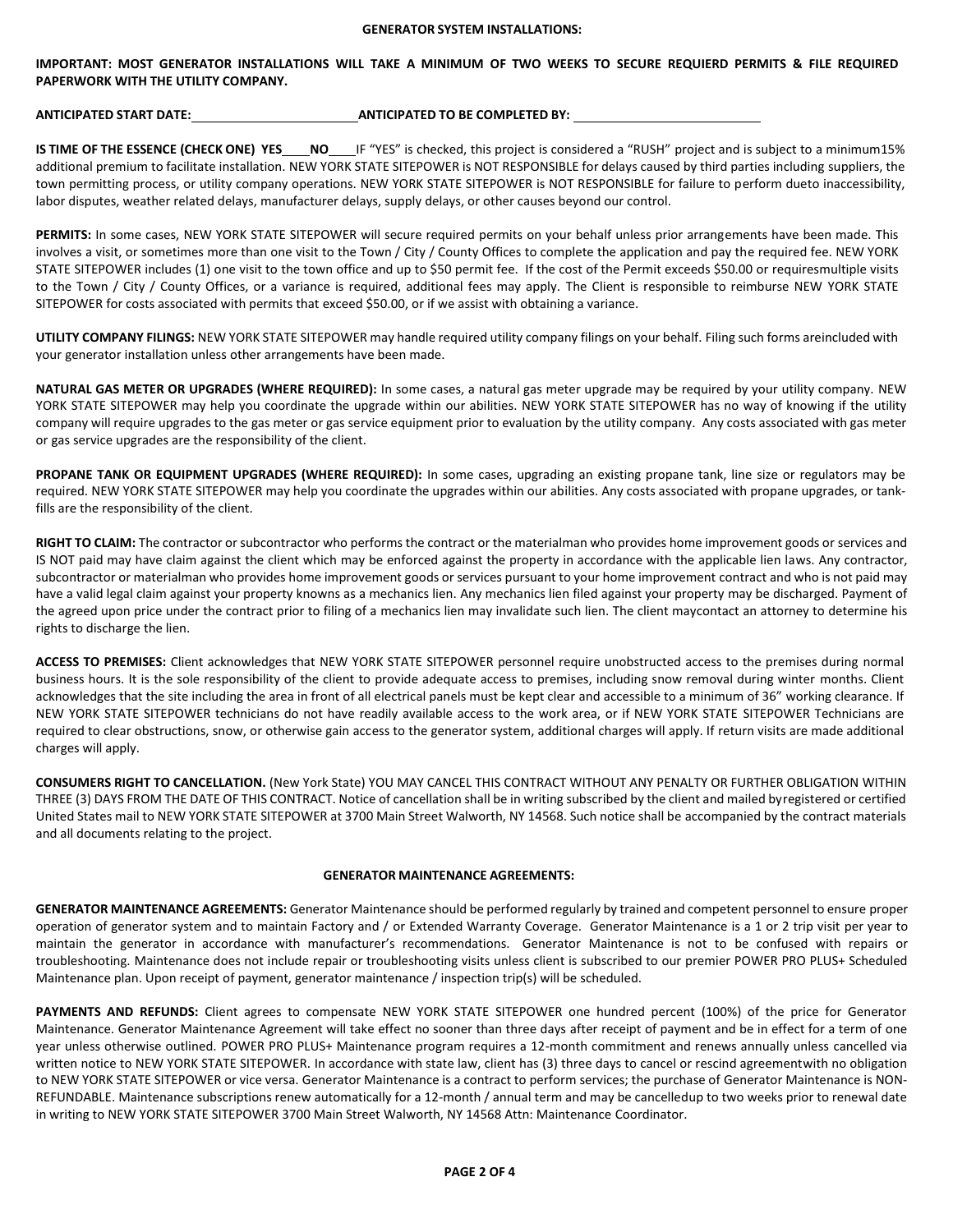**GENERATOR MUST BE IN OPERATING CONDITION AT TIME OF AGREEMENT:** Generator system must be in good operating condition; non-disclosureof pre-existing conditions or problems will result in additional charges for work or repairs needed to bring the generator system into operating condition. Client agrees to compensate NEW YORK STATE SITEPOWER one hundred percent (100%) for any additional work completed at the client's site. Client agrees that NEW YORK STATE SITEPOWER will maintain an interest in any repairs until such repairs are paid in full. Client grants NEW YORK STATE SITEPOWER such interest and permission to collect on such interest in the event of non-payment.

**WHAT IS INCLUDED / NOT-INCLUDED SCOPE OF WORK:** NEW YORK STATE SITEPOWER agrees to perform Generator Maintenance which includes labor and materials for a complete inspection and service. All system checks, adjustments, and calibration procedures are included. Load testing and servicing of starting batteries are included. Replacement of starting batteries, when necessary is NOT included and will become a separate charge. Repairs that are required to bring the equipment into operating condition ARE NOT INCLUDED and will become a separate charge. Repairs that are required due to botched service attempts by others are not included. If repairs are necessary during the Generator Maintenance visit(s) to bring the system into normal operating condition, client hereby authorizes NEW YORK STATE SITEPOWER to perform necessary repairs and client agrees to compensate NEW YORK STATE SITEPOWER for 100% of the cost of any work or repairs performed.

**ACCESS TO PREMISES:** Client acknowledges that NEW YORK STATE SITEPOWER personnel require unobstructed access to the generator system during normal business hours. It is the sole responsibility of the client to provide adequate access to property and equipment, including snow removal during winter months. Client acknowledges that the site including the area in front of all electrical panels must be kept clear and accessibleto a minimum of 36" working clearance. If NEW YORK STATE SITEPOWER technicians do not have readily available access to generator system and ancillary equipment, or if NEW YORK STATE SITEPOWER Technicians are required to clear obstructions, snow, or otherwise gain access to the generator system, additional charges will apply. If return visits are made additional charges will apply.

**LIMITATION OF RESPONSIBILITY:** NEW YORK STATE SITEPOWER maintains responsibility limited to the completion of Generator Maintenance. NEW YORK STATE SITEPOWER does not imply, guarantee, or warranty the operation of the client's generator system. NEW YORK STATE SITEPOWER shall not be held responsible for direct, indirect, or consequential damages resulting from generator system failure to operate. NEW YORK STATE SITEPOWER shall be held harmless in the event of any claim resulting from direct or indirect equipment failure. The client acknowledges that additional requests for service, repairs, or adjustments not covered and will become a separate charge above and beyond Generator Maintenance.

**POWER PRO PLUS+ GENERATOR MAINTENANCE PROGRAM LIMITATIONS:** NEW YORK STATE SITEPOWER reserves the right to decline and refund aPOWER PRO PLUS+ agreement at our discretion. Generators must be in good operable condition during their generally accepted lifespan prior to entering service agreement. Any repairs to bring generator into operable condition are a separate, billable charge. Certain generator models, non- compliant installations, unsafe installations, installations completed by others, off-grid generators, and generators beyond their useful lifespan **ARE NOT ELIGIBLE.** The generally accepted lifespan of an air-cooled, residential generator is defined as 15 years; the generally accepted lifespan of a liquid-cooled generator is defined as 20 years. **NEW YORK STATE SITEPOWER IS NOT RESPONSIBLE FOR THE COSTS ASSOCIATED WITH SERVICE CALLS, OR REPEATED GENERATOR FAILURES WHEN THE CLIENT FAILS TO FOLLOW THE GOODWILL REPAIR / REPLACEMENT RECOMMENDATIONSBY NEW YORK STATE SITEPOWER TECHNICIANS OR STAFF.**

**FAILURE TO PERFORM:** NEW YORK STATE SITEPOWER shall not be responsible for failure to perform due to inaccessibility, labor disputes, weather related delays, supply delays, manufacturer delays, or other causes beyond our control.

**TRANSFER TO OTHERS:** Generator Maintenance agreement may be transferred to a new client AT THE SAME ADDRESS upon written notification toNEW YORK STATE SITEPOWER, by the client.

**GENERATOR MAINTENANCE REFUNDS:** Generator Maintenance agreements are a contract to perform a service. Generator Maintenanceagreements and subscriptions are NON-REFUNDABLE.

### **SHIPPING & RETURNS**

**SHIPPING:** All shipping and handling quoted is for the lower 48 states within the continental US. If your address is outside of the lower 48 states, there will be additional fees that apply. Additional shipping charges may include but are not limited to ferry charges, remote locations, island deliveries and reconsignments. Freight trucks may or may not deliver down a dirt road. Deliveries are made with semi-truck and trailer or straight box truck, this depends on what is available in your area. Shipping service for all generators is Curbside service only. (Inside delivery will be an extracharge billed to you). You MUST INSPECT the product BEFORE signing the Delivery Receipt. Please refer to Returns and Damages for more information.

**ORDERS OVER \$100:** Orders over \$100 declared value **r**equire a signature on delivery.

**RETURNS AND REFUNDS: ALL RETURNED MERCHANDISE MUST BE UNINSTALLED, UNUSED AND IN NEW CONDITION**. The returned merchandise must be in the **original packaging, and include all the parts, instructions, and accessories**. Packages that have been opened may be subject to additional fees, unless all parts items and accessories with documentation are returned with the item again in the **ORIGINAL packaging**. To return merchandise, you must first contact us at 585-224-4000 for a RA# (the RA is only valid for fifteen "15" days) and we will provide the return shipping address. Send merchandise prepaid and insured with the RA# printed on the box and **include a copy of the original invoice**. All returns will require inspection upon receipt before any refund is transacted. Refunds will be issued less the actual shipping charges. Allow up to 2 weeks for a credit card refund. Returns may be assessed up to a 20% restocking fee. Sales of portable generators, transfer switches and all electronic components are final – no returns. Client assumes responsibility for proper use, application and installation of parts purchased if not installed by a trained and qualified professional. NEW YORK STATE SITEPOWER shall not be liable for client negligence, misapplication of products, client installations, botched repairs, or installation / adjustments by others. Once any generator or transfer switch has been used or installed it CAN NOT be returned

**REFUSED SHIPMENT:** A product that has shipped and then refused or cancelled by the client or client's agent shall be charged all shipping charges, and a